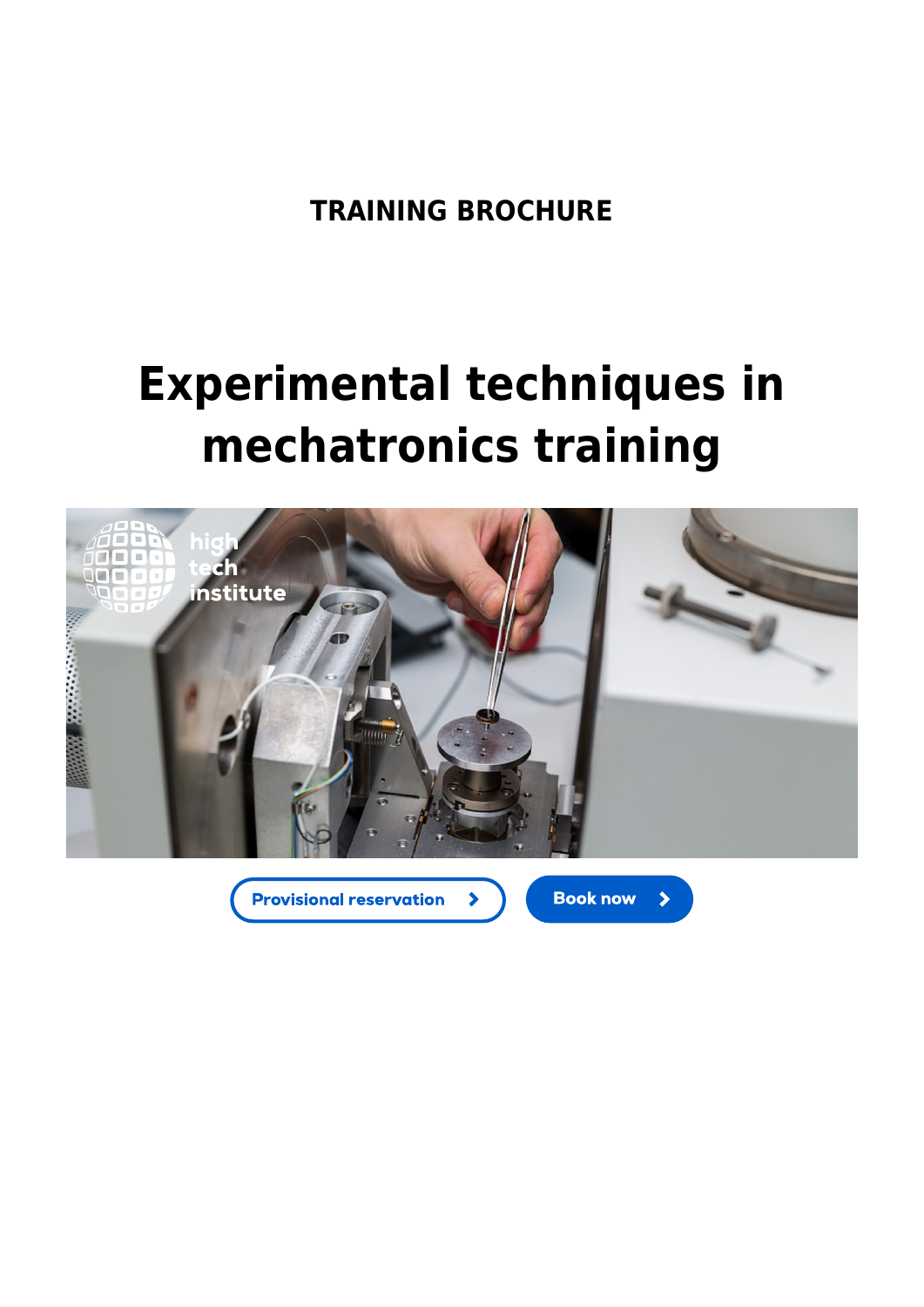

## **[Experimental techniques in mechatronics](https://www.hightechinstitute.nl/courses/experimental-techniques-in-mechatronics/)**

| Price:    | € 2,365 excl. VAT $*$                          |
|-----------|------------------------------------------------|
| Duration: | 3 consecutive days                             |
| Contact:  | training@hightechinstitute.nl, +31 85 401 3600 |
| Score:    | $9.5$ *****                                    |

## **Intro**

Hands-on course into experimental techniques to determine dynamic properties of mechatronic systems in a reliable way. Participants will acquire a mix of theoretical background, do's and don'ts and practical hands-on experience.

#### **Objective**

After the course, the participant will be able to select the correct measurement method and instrumentation, perform reliable and correct measurement of the dynamic behavior of precision mechatronic devices and assess and present the results in a meaningful way.

### **Intended for**

This course is intended for design engineers, test engineers, production qualification engineers, customer support engineers and trouble shooters who use dynamic frequency domain techniques to evaluate the behavior of precision mechatronic devices.

Prerequisites: Technical education (BSc or higher), with at least two years experience and completion of the courses Mechatronics system design (Metron1/2) or equivalent.

#### **Program**

The program consists of the following topics:

- Continuous and discrete time signals;
- Time vs. frequency, signal types and units;
- Fourier transformation;
- Frequency Response Function (FRF), auto spectra, cross spectra, coherence;
- Sampling, leakage, aliasing, picket fence;
- Time windowing and weighting function;
- Excitation techniques;
- Sensors and calibration:
- Hands-on experiments.

#### **Trainers**

Dr. Bert Roozen

- Dr. Pieter Nuij
- Dr. Adrian Rankers



## **Certified by**



#### **Certification**

This course is certified by [the European](http://www.euspen.eu/) [society for precision](http://www.euspen.eu/) [engineering &](http://www.euspen.eu/) [nanotechnology](http://www.euspen.eu/) [\(euspen\)](http://www.euspen.eu/) and [the Dutch](http://www.dspe.nl/) [Society for Precision](http://www.dspe.nl/) [Engineering \(DSPE\)](http://www.dspe.nl/) and leads to the [ECP2-certificate.](http://www.ecp2.eu/)

#### **Course leader**

[Dr. Adrian Rankers](https://www.hightechinstitute.nl/teachers/rankers-adrian/)

#### **Trainers**

[Dr. Bert Roozen](https://www.hightechinstitute.nl/teachers/bert-roozen/) [Dr. Pieter Nuij](https://www.hightechinstitute.nl/teachers/pieter-nuij/) [Dr. Adrian Rankers](https://www.hightechinstitute.nl/teachers/rankers-adrian/)

\* Prices are subject to change. Price correction will be applied at the end of the year.